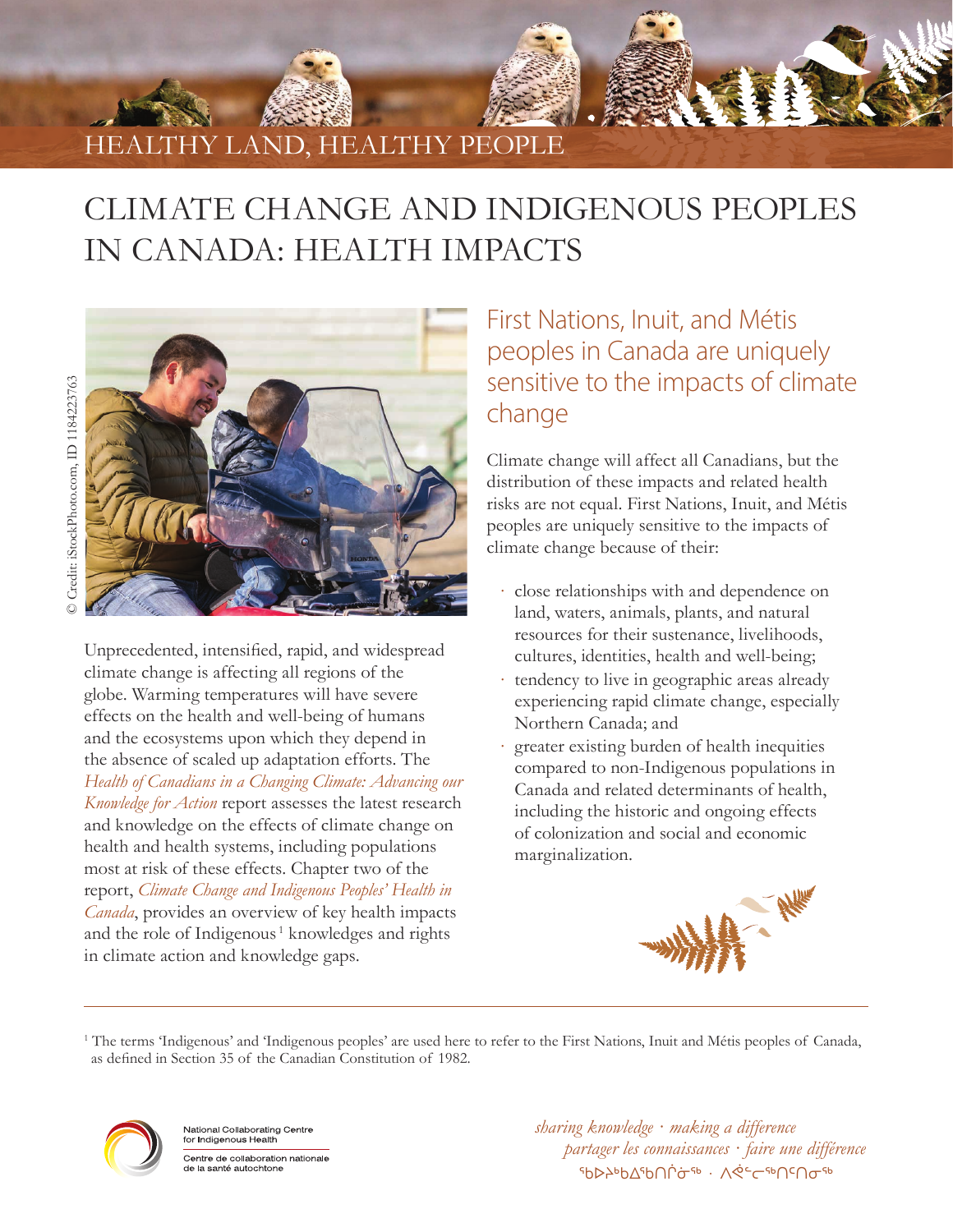# The health impacts of climate change on First Nations, Inuit, and Métis peoples are interconnected and far-reaching

The impacts of climate change on the land, and on First Nations, Inuit, and Métis peoples' relationships to the land, are already evident in communities from coast to coast to coast, not just in terms of physical health, but also emotional, spiritual, psychological, and cultural well-being. These health impacts, summarized in the table below, are interconnected and far-reaching, from increased food and water insecurity and infrastructure damage, to threats to personal safety and mental health, all of which are experienced differently within and between First Nations, Inuit, and Métis men, women, boys, girls, and gender-diverse people.

# First Nations, Inuit and Métis peoples have been actively observing and adapting to changing environments in diverse ways since time immemorial

Indigenous Peoples have unique and diverse knowledge systems and practices, passed down from one generation to the next, that have enabled them to respond, adapt, and survive changing environments for millennia. Applying these systems and practices to the growing threat of climate change and its related health risks will support more robust mitigation, adaptation, research, and policy in Canada and internationally. It will require addressing key knowledge gaps, such as how health impacts differ within and between First Nations, Inuit, and Métis peoples and geographies, while taking into account their rights and responsibilities over their lands, natural resources, and ways of life.

*"Rapid climate change is yet another layer of stress cast over our already stressed society.'* 

Natan Obed 2





*"It's going to be the blink of an eye before my great grandchild is living in a completely different territory, and if that's not an emergency, I don't know what is."* 

Dana Tizya-Tramm 3

<sup>2</sup> Natan Obed, as quoted in Inuit Tapiriit Kanatami (ITK). (2016). *Inuit Priorities for Canada's Climate Change Strategy: A Canadian Inuit Vision for Our Common Future in Our Homelands*. Ottawa, ON, page 28.

3 Dana Tizya-Tramm, as quoted in Avery, H. (2019). Old Crow, Yukon, declares climate change state of emergency. CBC News, May 21. Retrieved from [https://www.cbc.ca/news/canada/north/old-crow-climate-change-emergency-1.5144010.](https://www.cbc.ca/news/canada/north/old-crow-climate-change-emergency-1.5144010)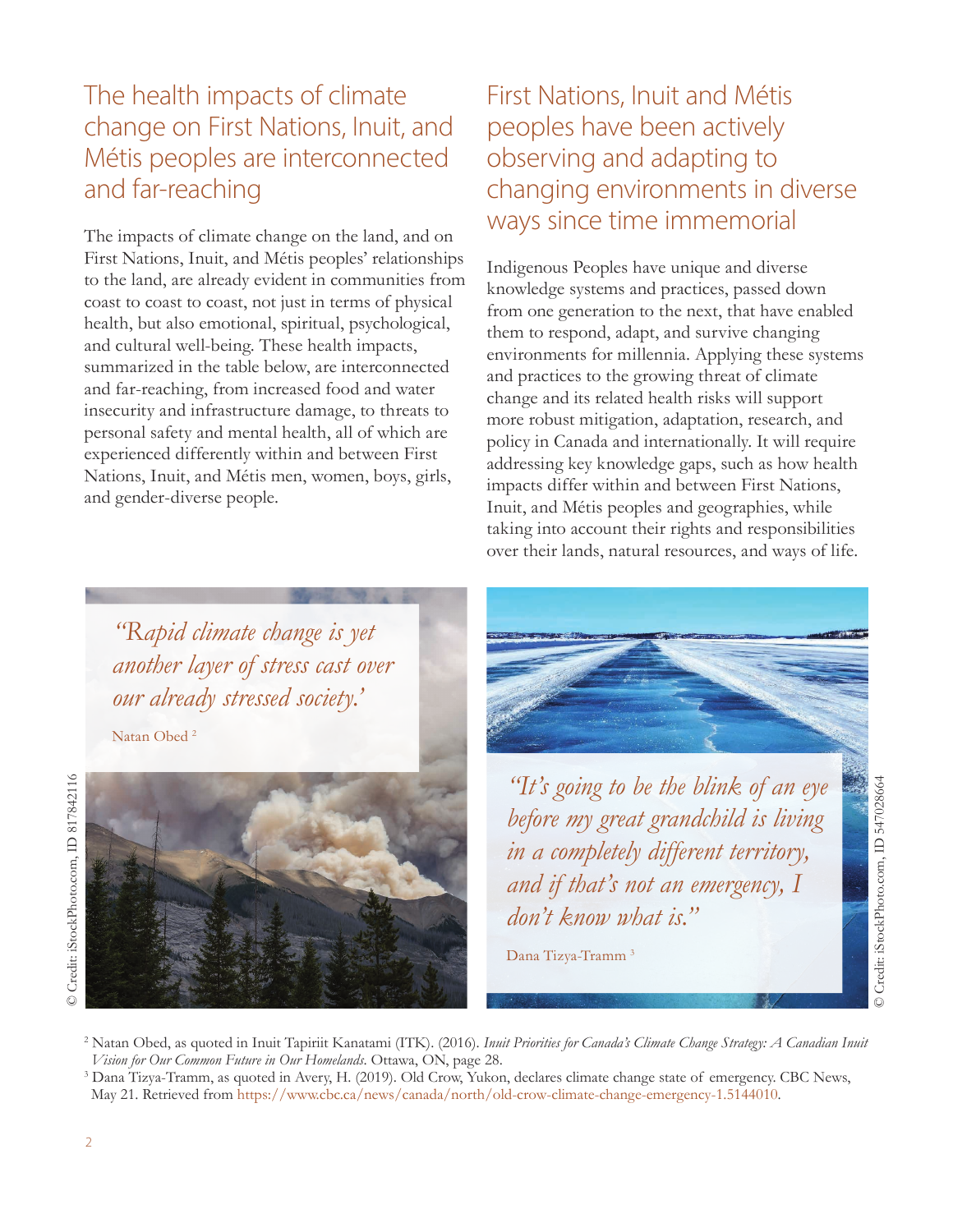#### Health impact or hazard category: Impacts on First Nations, Inuit and Métis peoples and communities <sup>4</sup>

| Climate-related causes                                                                                          | Possible health effects                                                                                                      |
|-----------------------------------------------------------------------------------------------------------------|------------------------------------------------------------------------------------------------------------------------------|
| Increased wildfire, drought, and flooding<br>events                                                             | Air quality health impacts (e.g., respiratory and cardiovascular<br>diseases)                                                |
| Instability and melting of permafrost and<br>changes to ground snow cover, sea ice                              | Increased water and foodborne diseases                                                                                       |
| extent and thickness                                                                                            | Mental health impacts (e.g., stress, anxiety and post-traumatic<br>stress disorder)                                          |
| Changes to sea levels and weather                                                                               |                                                                                                                              |
| patterns                                                                                                        | Increased injuries and deaths from accidents (e.g., natural hazards<br>and extreme weather events)                           |
| Higher exposure to climate risks in relation                                                                    |                                                                                                                              |
| to natural and built environments (e.g.,<br>poor housing, water, sanitation, and<br>environmental contaminants) | Increased direct and indirect health impacts from permafrost-<br>related infrastructure damage                               |
|                                                                                                                 | Exacerbation of health and socio-economic inequities                                                                         |
| Decreased availability, quality, quantity<br>and health of traditional food sources                             | Exacerbation of chronic and infectious diseases                                                                              |
| Melting and damage to ice roads                                                                                 | Food and water insecurity due to decreased access to, and quality<br>of land, waters, plants, animals, and natural resources |
| Effects of warming and changes to                                                                               |                                                                                                                              |
| precipitation patterns that affect survival                                                                     | Decreased opportunities for transmission of Indigenous                                                                       |
| and transmission of disease-causing<br>organisms                                                                | knowledges and land skills, particularly among youth, affecting<br>sense of identity, mental well-being, and cultures        |
|                                                                                                                 | Temporary or long-term evacuation or displacement of                                                                         |
|                                                                                                                 | populations from traditional territories, disrupting lives, creating                                                         |
|                                                                                                                 | financial hardship, and affecting mental well-being                                                                          |
|                                                                                                                 | Impacts on health and infrastructure (e.g., restricted or delayed                                                            |
|                                                                                                                 | travel for health and emergency services, access to medical                                                                  |
|                                                                                                                 | supplies, and patient safety)                                                                                                |
|                                                                                                                 |                                                                                                                              |
|                                                                                                                 |                                                                                                                              |

4 National Collaborating Centre for Indigenous Health (NCCIH). (2022). Climate Change and Indigenous Peoples' Health in Canada. In P. Berry & R. Schnitter (Eds.) *Health of Canadians in a Changing Climate: Advancing our Knowledge for Action*. Ottawa, ON: Government of Canada.